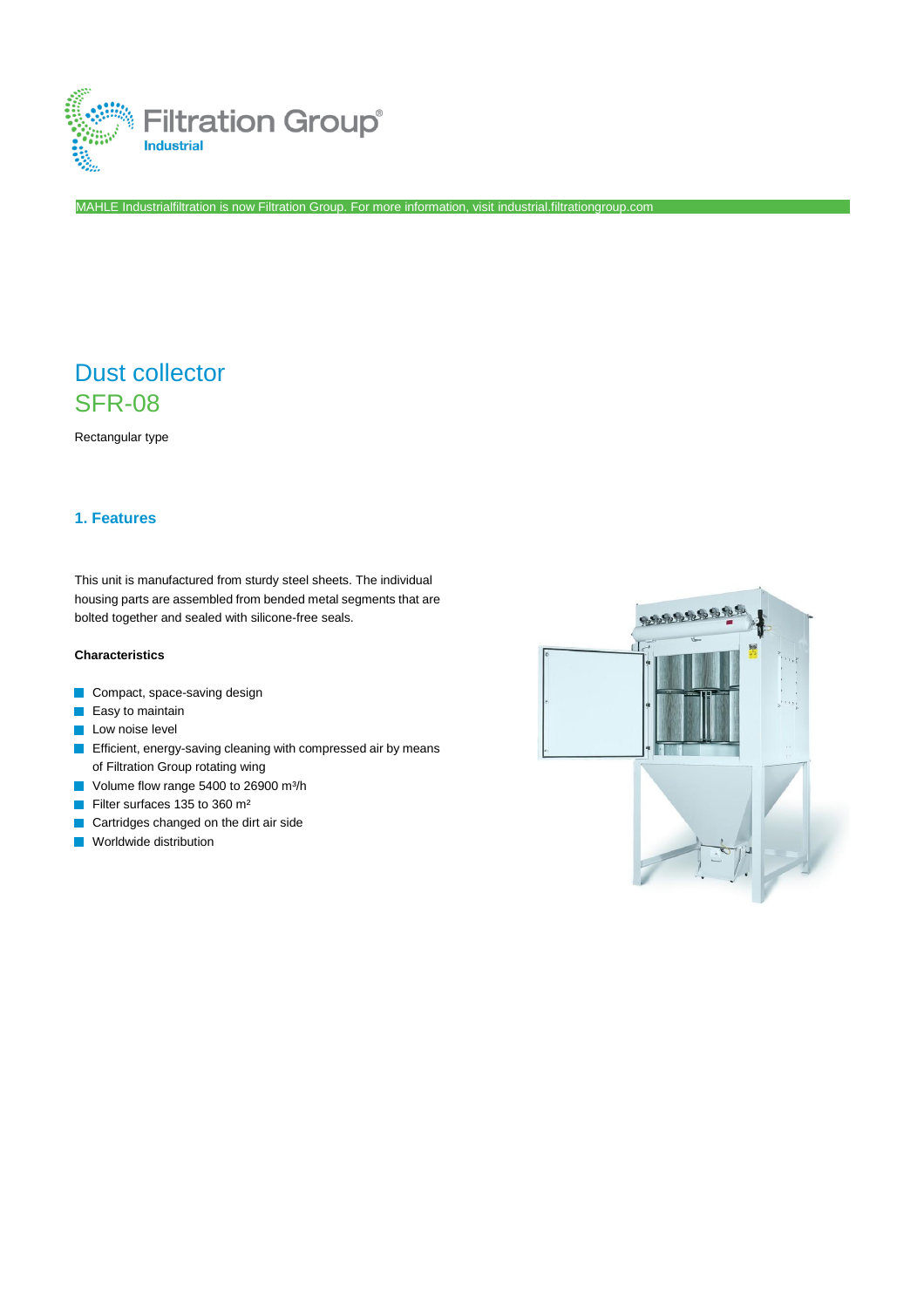# **2. Versions**







S3, with dust drawer S1, with dust bucket

## **3. Modules and accessories**



- 
- 1 Acoustic hood
- 2 Fan

.

- 3 Lamella valve for volume flow (optional)
- 4 Blow-out grid
- 5 Lever for lamella valve for volume flow (optional)
- 6 Pressure vessel with membrane valves
- 7 Clean air section
- 8 Differential pressure gauge (optional)
- 9 Filter controller
- 10 Pressure reducer
- 11 Cleaning unit (rotating wing)
- 12 Dirt air section
- 13 Dirt air inlet with baffle plate
- 14 Maintenance door
- 15 Cartridge
- 16 Dust collector hopper
- 17 Rack
- 18 Dust bucket
- 19 Centre ring
- 20 Holding bolt
- 21 Double centre ring
- 22 Reusable end cap

## **4. Funktional description**

The dust-laden air flows into the side of the filter housing (12). The perforated baffle plate (13) in the inlet region assures a uniform flow distribution and enables coarse particles to be pre-separated. As it flows through the cartridge (15), fine dust is separated on the surface. The filter cake is cleaned off at fixed intervals, depending on the dust load and the filter surface load. The detached dust drops down through the hopper (16) and is collected in the bucket (18). The cleaned air flows into the clean air section (7) and is discharged via the blow-out grid (4). The fully automatic compressed air cleaning system comprises a pressure vessel with membrane valves (6), an electronic  $\Delta p$  controller (9) and the cleaning units (11).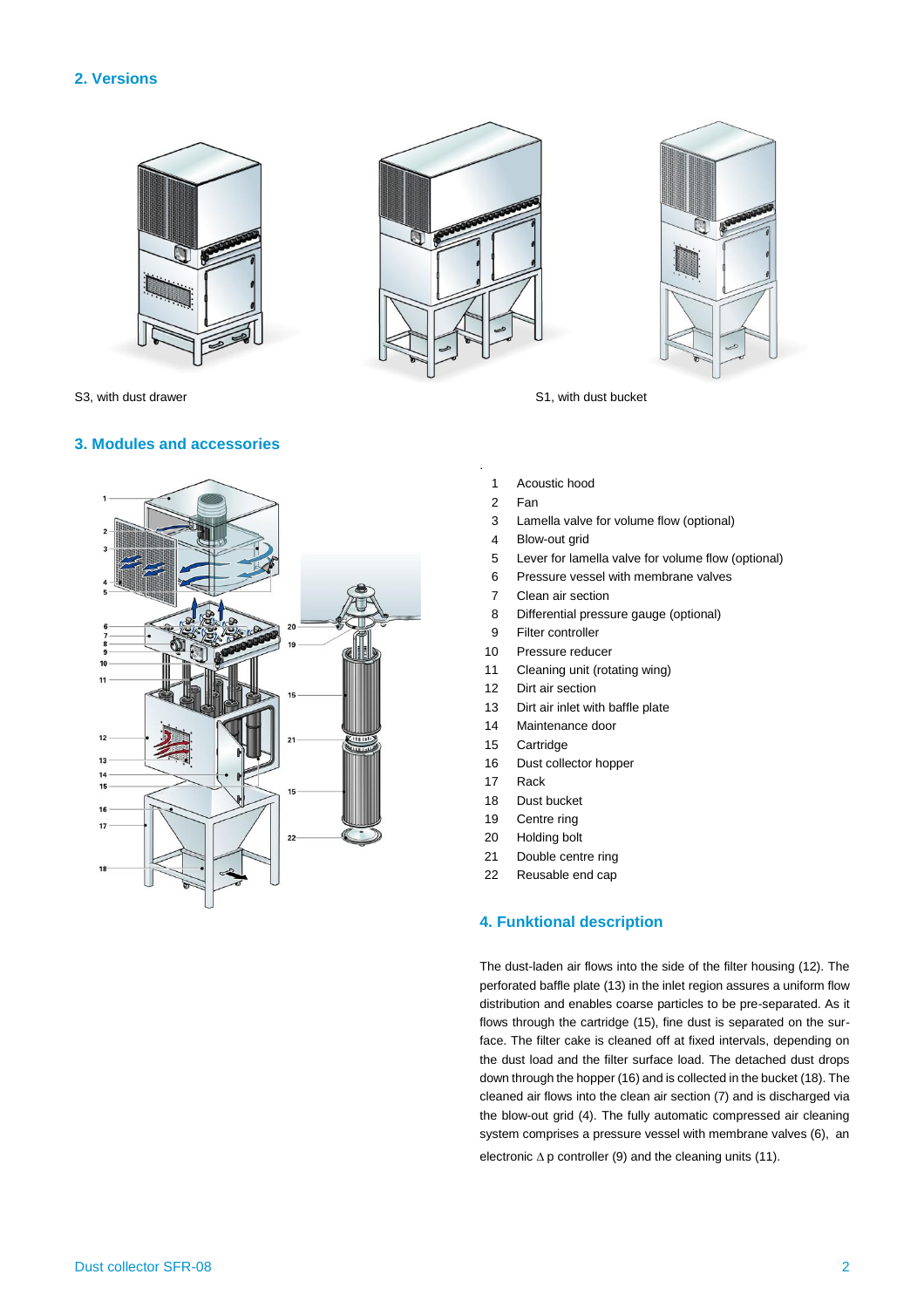# **5. Technical Data**

#### **Dust collector**

**Housing material: Surface protection:**

**Max. operating pressure: Max. operating temperature:**

**Dust collector capacity\*:**

**Maintenance cover (doors):**

## **Cartridges**

## **Cleaning**

**Cleaning system: Medium:**

G½ female approx. 60 l to 70 l (fad.) per cleaning cycle  $\Delta p$  controlled (MFS-05 dp data sheet) Electric membrane valves **Compressed air connection: Max. air pressure: Compressed air consumption\*: Pulse duration: Controller:**

# **Valves:**

\* According to version

\*\* Filter media depending on application



# **6. Dimensions**

| <b>Dust collector</b>   |                                        |                           |             |                              |                | Dimensions [mm] |      |      |      |      |           |
|-------------------------|----------------------------------------|---------------------------|-------------|------------------------------|----------------|-----------------|------|------|------|------|-----------|
| <b>Type designation</b> | Volume<br>flow*<br>[m <sup>3</sup> /h] | No. of<br>cart-<br>ridges | <b>Size</b> | Type of<br>con-<br>struction | Weight<br>[kg] | a               | b    | c    | d    | е    | fxg       |
| SFR-08 018 016x16 S1    | $5400 -$                               |                           | 016x16      | S <sub>1</sub>               | 1630           |                 | 1615 | 1600 | 4567 | 2130 | 450x450   |
| SFR-08 018 016x16 S3    | 14400                                  | 18                        |             | S <sub>3</sub>               | 1470           | 1615            |      |      | 3786 | 1349 | 450x450   |
| SFR-08 024 020x16 S1    | $7200 -$                               | 24                        | 020x16      | S <sub>1</sub>               | 2090           | 2035            |      | 2020 | 4567 | 2130 | 600x600   |
| SFR-08 024 020x16 S3    | 18800                                  |                           |             | S <sub>3</sub>               | 1940           |                 |      |      | 3786 | 1349 | 600x600   |
| SFR-08 030 024x16 S1    | $9000 -$                               | 30                        | 024x16      | S <sub>1</sub>               | 2410           | 2455            |      | 2440 | 4567 | 2130 | 2x450x450 |
| SFR-08 030 024x16 S3    | 22200                                  |                           |             | S <sub>3</sub>               | 2180           |                 |      |      | 3786 | 1349 |           |
| SFR-08 036 029x16 S1    | $10800 -$                              | 36                        | 029x16      | S <sub>1</sub>               | 2780           | 2875            |      | 2860 | 4567 | 2130 |           |
| SFR-08 036 029x16 S3    | 26900                                  |                           |             | S <sub>3</sub>               | 2520           |                 |      |      | 3786 | 1349 |           |

\* These values may vary depending on the nature of the dust, the composition of the air and the filter media.

1.0037 (DIN EN 10025) EPS powder coating, RAL 7035

> 70 °C without acoustic hood 40 °C with acoustic hood

Sizes 016x16 and 020x16: 1 St. Sizes 024x16 and 029x16: 2 St.

Filtration Group rotating wing Oil, dust and condensate-free compressed air at operating temperat-

light grey - 50 mbar

Type S1: 50 l Type S3: 200 l

ure

4 bar

1.5 s

Type 852 908 Ti ...\*\* (328 NZ data sheet)

Technical data is subject to change without notice!